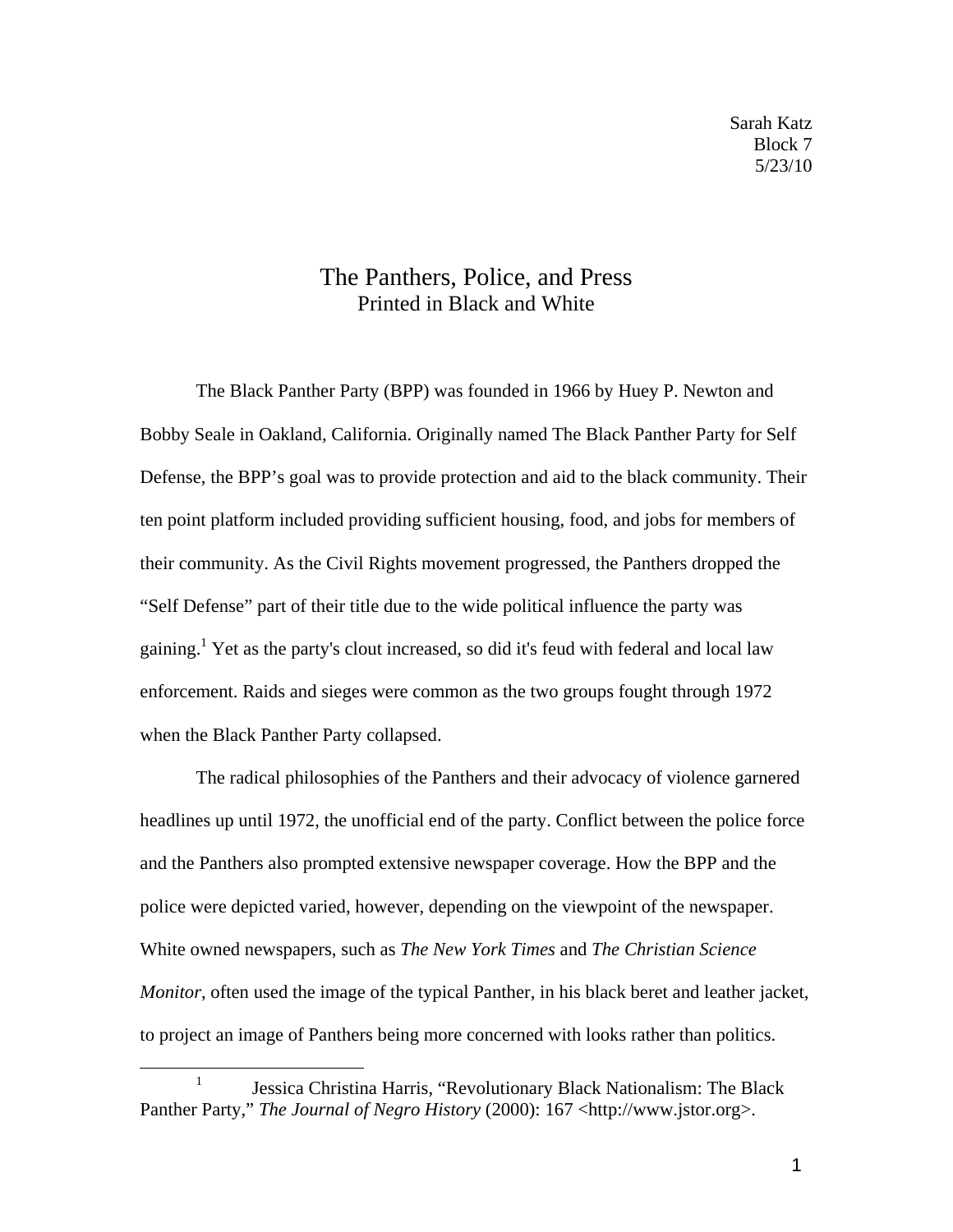Black newspapers, such as *The Chicago Defender* and *The Los Angeles Sentinel,* used the actual speeches and actions of the Panthers to create their image. These two different methods of describing the Panthers illustrated the opposing views of the Black Panther Party by white owned and black newspapers. Black papers tended to view the Panthers as fighters working hard for their cause yet also attention seeking, while white papers saw them as disorganized radicals. When it came to the police officers, however, the white and black newspapers were oddly in sync. They both portrayed the police as loose cannons and did not approve of their actions. These patterns show that although the Panthers were regarded as radicals, the police officers were depicted in a more extreme and dangerous manner.

Despite the radical politics of the Black Panther Party, it was the members' guns, uniforms, and never-back-down attitude that gave them the most publicity. The white papers used these images and BPP rhetoric to discredit their validity as political party and suggested that the Black Panther Party was just a militant group of hostile, arrogant men looking to cause trouble. Even if the paper did mention their political opinions, it was juxtaposed with their image and attitude. *The New York Times* ran an article which stated:

Like many other activist organizations, the Black Panthers seem to be a marriage of angry intellectuals and just plain angry…The rank-and-file members are much less concerned with revolutionary theories, although they do seem caught up in such militant rituals as Afro haircuts, secret handshakes and the rhetoric particular to the black revolution. $2$ 

Thus *The Times* portrayed the Panthers as simply a group of discontented angry men, held together by their affinity for paramilitary discipline rather than an organization bound by beliefs and ideals for advancing the cause of African American rights. They

<sup>2</sup> Thomas A. Johnson, "Black Panthers." *New York Times*, September 15, 1968, E5. [<http://www.proquest.com>](http://www.proquest.com/) (February 8, 2010).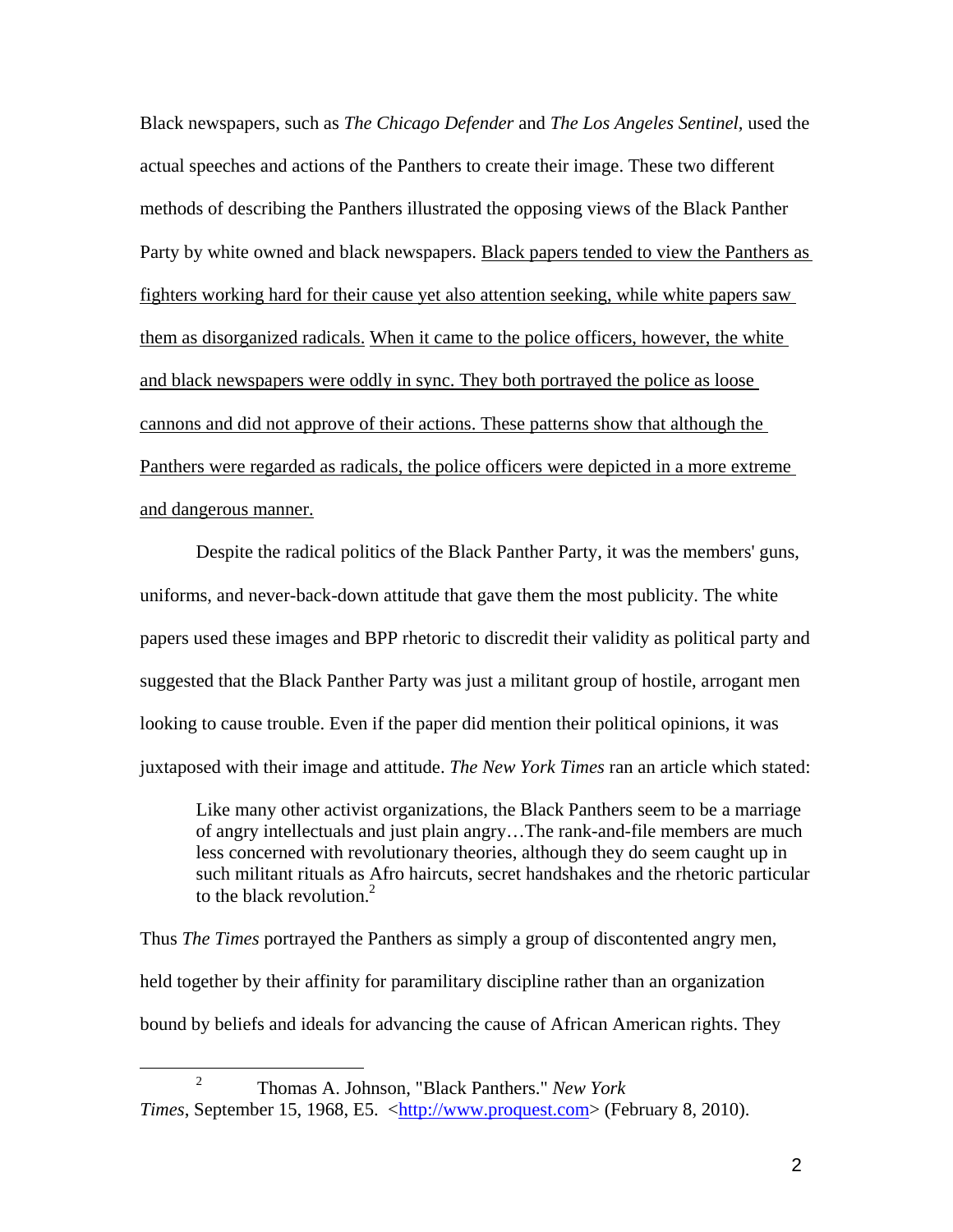were not worried about political ideals, claimed the paper, but instead about their image and attaining a sense of camaraderie. The "militant rituals" such as "secret handshakes" and "Afro haircuts" bonded these men together, not their revolutionary ideas. The paper asserted that they were not a threat to society because they were not focused on fundamentally changing society. The Panthers were solely an imitation of a revolutionary army, as shown by the "rank-and-file members" who could not care less about "revolutionary theories". The paper highlighted the Panthers' lack of involvement and absence of political and social awareness, thus discrediting them as a threat to society. This group of "angry intellectuals" was not trying to change the nation; they were just forming a secret club.

An article in the *Christian Science Monitor* described the Panthers as, "Clad in black, identifying one another by military rank, often flamboyant in manner."<sup>3</sup> The word "flamboyant" made a mockery of their operations and interactions. These papers used the image of the Panthers to discredit them as a political group. It highlighted their appearance rather than what the Panthers stood for, thus stressing the idea that they were not a threat. This portrayal made them seem less dangerous and more like a group of men who enjoyed pretending they were in the army. They were not capable of waging war on society; they did not have the capacity.

The white papers also ventured even further, implying that violence was more important than the Black Panther's politics. The newspapers focused on how the Panthers' trigger fingers seemed to act without any consideration of their politics. They put emphasis on the role of violence in the party although in reality the Black Panther

<sup>3</sup> James B. Alexander, "Black Panthers." *Christian Science Monitor*, January 13, 1969, p. 7. [<http://www.proquest.com>](http://www.proquest.com/) (February 16, 2010).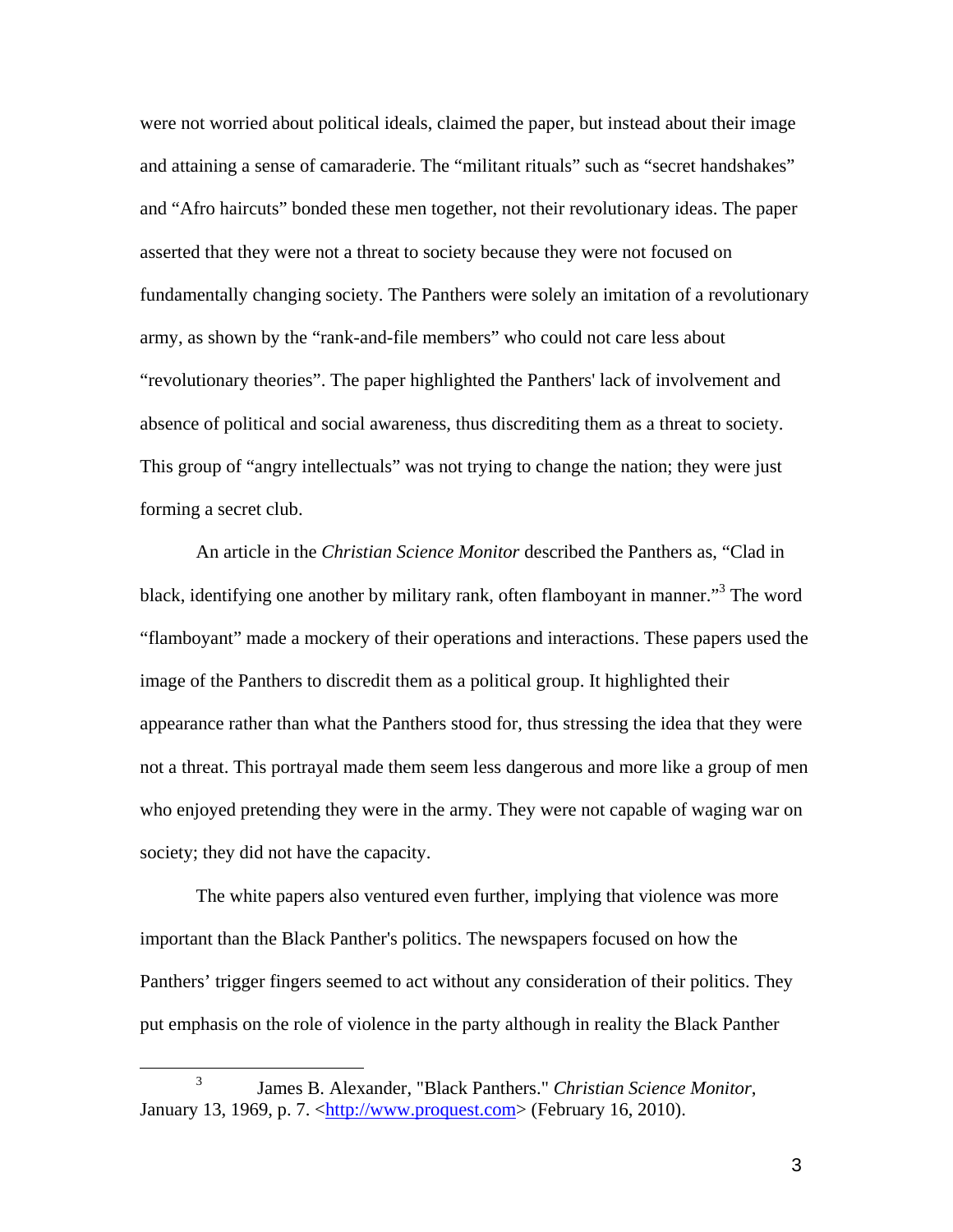Party was founded under the principle that, like the panthers themselves, they would never attack first but only retaliate harshly.<sup>4</sup> The white papers completely disregarded this fact. During an interview with an ex-Panther, one paper quoted:

'They did not attend political education classes, rather…they were to make fire bombs; they studied how to dispose of things such as power installations, "pig" [police] stations, railroad tracks, communications systems, and things like that.<sup>5</sup>

By including this quote from the interview with an ex-Panther, the paper tried to show that Panthers valued violence above their principles. By doing so, the BPP seemed like a group of angry radicals who only cared about guns. One reporter described a BPP patrol as follows:

During the rally George Dowell patrols the fringes of the small group, carrying a loaded .30-.30 rifle. Another Panther stands on the Dowell roof, demonstrating the lading of a shotgun with a 20 inch barrel—a gun which Bobby Seale tells the group he recommends highly.<sup>6</sup>

Instead of depicting Seale focusing on the rally, the paper highlighted the leader of the Black Panther Party walking around talking about guns. This suggested that politics came second to violence in the Black Panthers' minds. The white papers tried to place violence at the very heart of the Black Panther system. By doing so, they created an image of gunhappy radicals rather than political activists. Another white author reported that, "All members of the Black Guard must be willing to perform acts of violence before they are

<sup>4</sup> Jessica Christina Harris, "Revolutionary Black Nationalism: The Black Panther Party." *The Journal of Negro History*, 2000. <http://www.jstor.org>

<sup>5</sup> Robert P. Hey, "Ex-Black Panther tells of arms, extortion, campus action." *Christian Science Monitor*, June 23, 1969, 3. [<http://www.proquest.com/>](http://www.proquest.com/) (February 16, 2010).

<sup>6</sup> Sol Stern, "The Call Of the Black Panthers." *New York Times*, August 6, 1967, 186.[<http://www.proquest.com/](http://www.proquest.com/)> (February 3, 2010).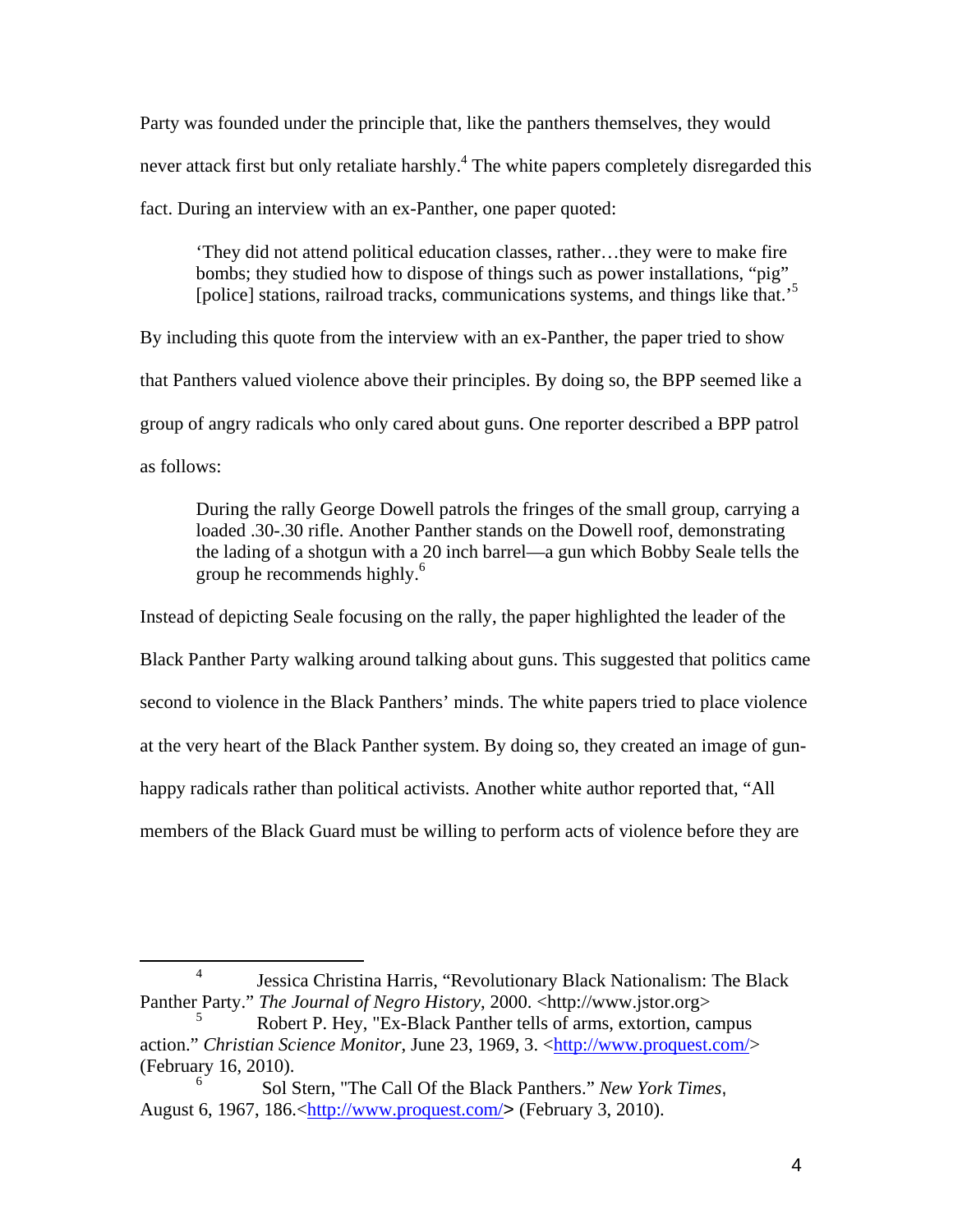nominated."7 This illustrated the paper's perception of the importance of violence to the Panthers. What held the Panthers together, according to the white press, was a common interest in radical behavior rather than principles or beliefs. The prevalence of guns made the Panthers appear violent and dangerous, and not politically inclined in the slightest. They made the Panthers seem like they had lost, or never had, an idea of what they were fighting for. *The Christian Science Monitor* described the Panthers' short tenure as an attempt that was "largely unsuccessful—to define its ideology and purpose."<sup>8</sup>

Although the black newspapers did not mention the beliefs of the Panthers either, they praised their determination and fearlessness. They portrayed the Panthers were hard and strong fighters, not violent civilians. When describing raids, these papers would often praise the fight the Panthers put up, even if they lost. They would portray their resistance as hard fought and honorable. When describing an attack on a downtown Panther headquarters, one author wrote:

The odds were nowhere even; the Panthers had 11 fighters and three women against 300 of L.A.'s finest. The Panthers finally gave up with three of their own being wounded and they in turn wounding three cops.<sup>9</sup>

In this report the Panthers were described as greatly disadvantaged, thus making them look admirable for continuing to fight. This description of the attack made the Panthers appear as strong and tenacious fighters. The report of the siege also made the Panthers appear as determined and capable fighters despite their surrender. Another reporter wrote,

<sup>7</sup> Robert P. Hey, "Ex-Black Panther tells of arms, extortion, campus action." *Christian Science Monitor*, June 23, 1969, 3. [<http://www.proquest.com/>](http://www.proquest.com/) (accessed February 16, 2010).

<sup>8</sup> "'Someone ... is firing at us'." *The Christian Science Monitor*, December 8, 1969, 7.[<http://www.proquest.com>](http://www.proquest.com/) (March 1, 2010).

<sup>9</sup> Bill Robertson, "Central Avenue, Surrounding Area 'No Man's Land' As Police Raiders Lay Siege to Panther Headquarters." *Los Angeles Sentinel*, December 11, 1969, A1.[<http://www.proquest.com>](http://www.proquest.com/) (March 1, 2010).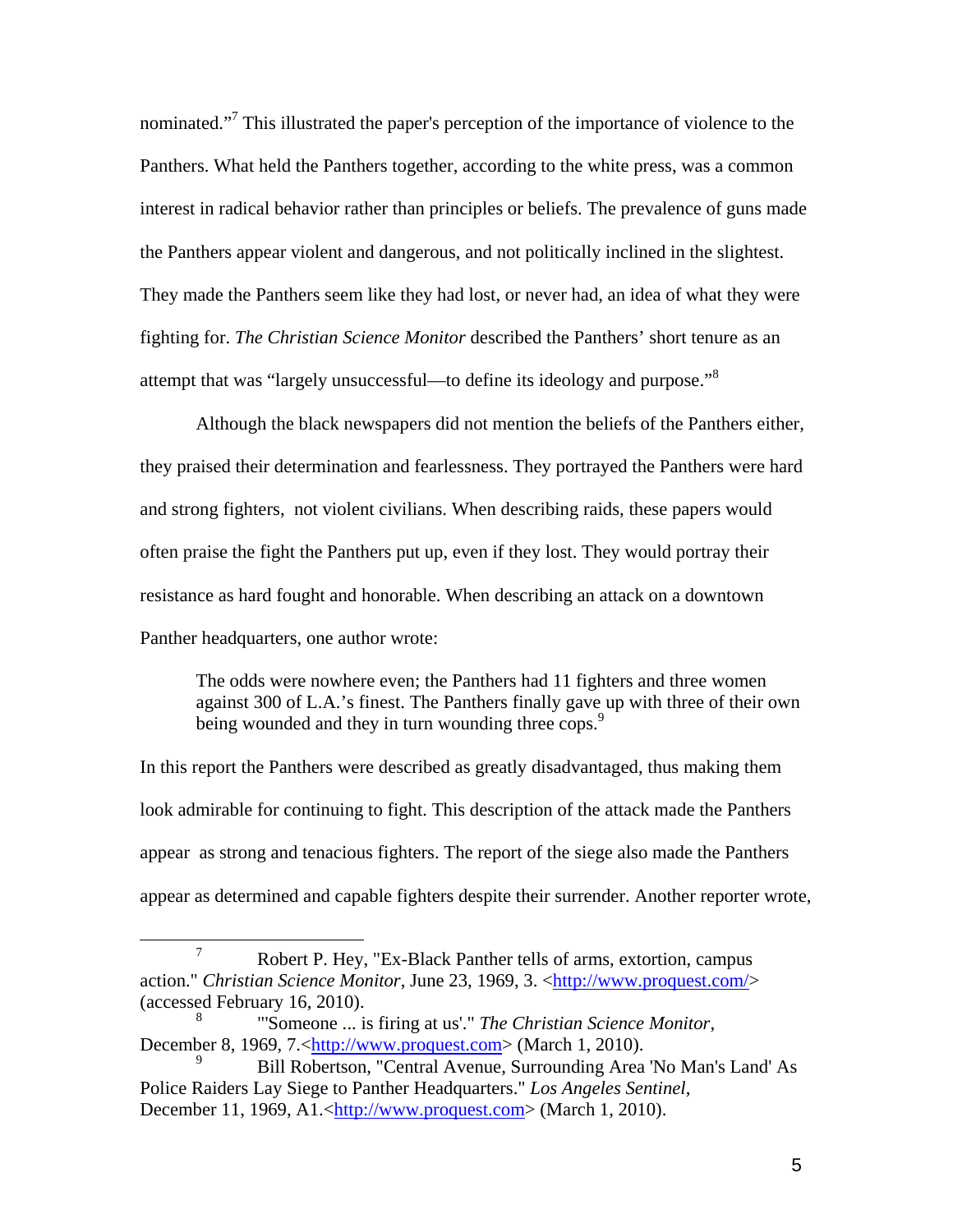"The black power boys now walk the streets expecting anything,"<sup>10</sup> The fact that the Panthers were "expecting anything" made the Panthers seem fully aware and completely prepared for whatever the fight might throw at them. They were strong fighters who could hold their ground.

Although the Panthers were strong fighters in the eyes of the black papers, they were also portrayed as attention seeking. During the siege mentioned earlier, the author stated that, "Panthers sent word they would surrender if the press were allowed in."<sup>11</sup> This quote illustrates the importance of the media for the Panthers. They wanted publicity and headlines, not for the siege to end quietly and quickly. Another paper reported that after a similar incident, "a Panther inside telephoned to say they would surrender if the press were there to witness against them."<sup>12</sup> These papers stressed on the fact that the Panthers made a point to call in the press. This illustrated the Panthers desire for headlines and attention.

The black press also showed that the BBP strove for attention by using their rhetoric. Panthers' speeches were infused with such statements as "'We will kill Richard Nixon'."<sup>13</sup> Queried by the press after this speech, the lawyer for the BPP claimed that the speaker never intended to threaten the President, and this language was merely political

<sup>10</sup> "Black Panther Killings Open Pandora's Box." *Los Angeles Sentinel*, December 18, 1969, A2.[<http://www.proquest.com>](http://www.proquest.com/) (March 1, 2010).

<sup>11</sup> Bill Robertson, "Central Avenue, Surrounding Area 'No Man's Land' As Police Raiders Lay Siege to Panther Headquarters." *Los Angeles Sentinel*, December 11, 1969, A1. [<http://www.proquest.com/>](http://www.proquest.com/) (March 1, 2010).

<sup>12</sup> "Panther-Police Shootout Brings Mixed Reactions." *Los Angeles Sentinel*, December 11, 1969, A3. [<http://www.proquest.com/>](http://www.proquest.com/) (March 1, 2010).

<sup>13</sup> "Panther Denies 'Arsenal' Charge." *Chicago Daily Defender*, December 30, 1969, 5.[<http://www.proquest.com/>](http://www.proquest.com/) (February 11, 2010).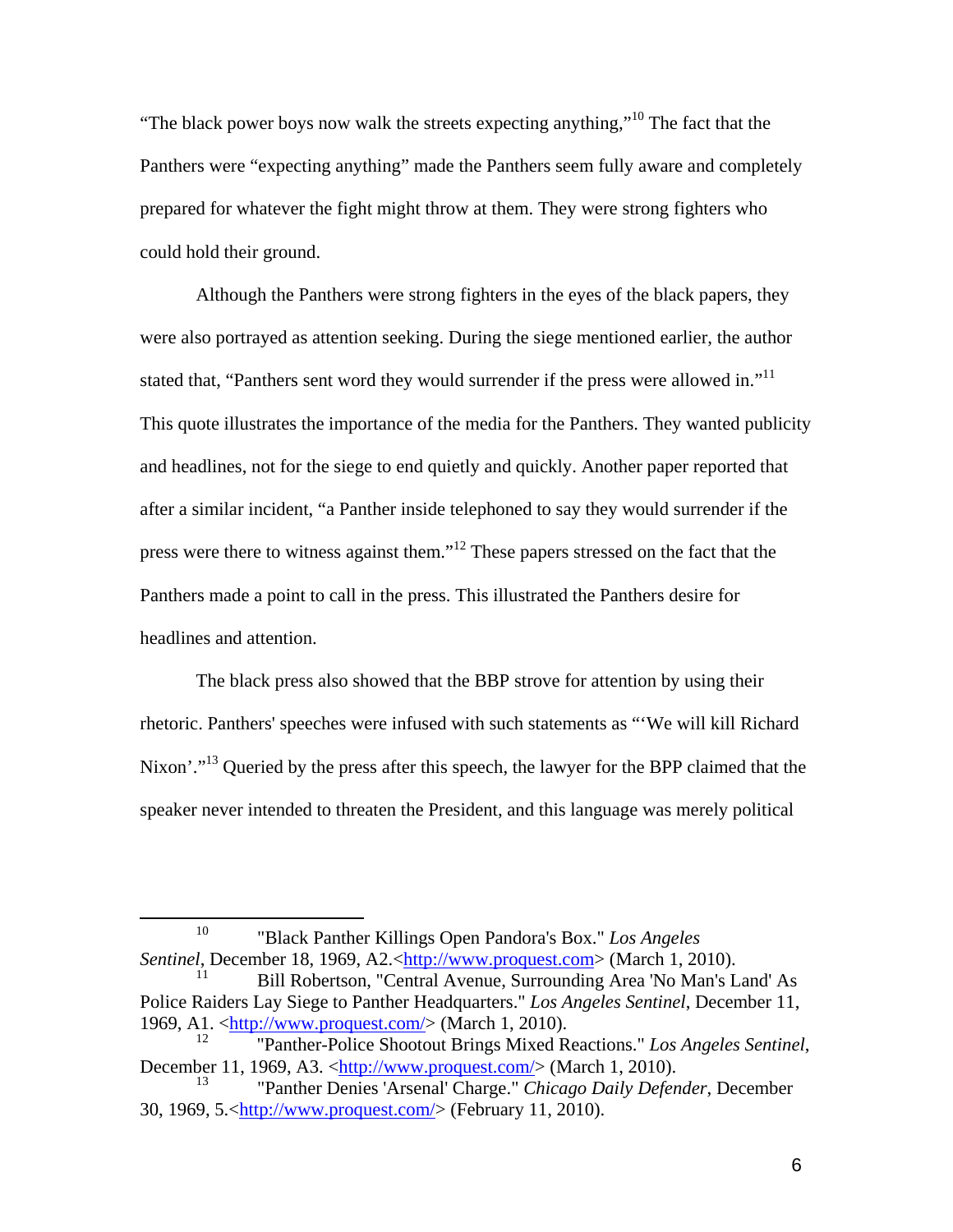rhetoric. If the statement was just "political rhetoric"<sup>14</sup> and was not a legitimate threat, then the only reason for such language would be to grab headlines across America. The Panthers' wanted the attention, drama, and chaos their words created, not the actions their words insinuated. The black press, however, did recognize the Panthers' right to make such outrageous claims. One reporter wrote, "But our Constitution guarantees free speech, no matter how provocative. Actions can be punished, but rhetoric can't."<sup>15</sup>

Although the two types of papers differed on their portrayal of the Panthers, they had similar depictions of the police officers, with only slight variations. White papers focused more on the attitudes of the police, while black newspapers paid more attention to their actual actions. Either way, they both illustrated that the cops were undisciplined, violent, and abusive. Their actions only served to worsen situations, not defuse them.

White papers especially thought that the police caused more trouble than they fixed. With crimes against the Panthers skyrocketing, the white papers began to get angry. *The New York Times* published an article that stated:

The attack in a court building makes a mockery of the rule of law and courtdecreed justice. It feeds the fears of those in our society who already consider the police less their guardians than their oppressors. It undermines the public's confidence in its law-enforcement establishment.<sup>16</sup>

In essence, *The Times* believed that policemen were breaking laws rather than enforcing them. By expressing this opinion, the paper portrayed the cops as lawless, violent, and unconcerned with an individual's civil rights. Instead of helping to calm the panicked public, they were inciting greater anger and protest. The police were supposed to tame the

<sup>14</sup> Ibid.

<sup>15</sup> "Black Panthers And The Police." *Chicago Daily Defender*, January 17, 1970, 6.  $\langle \frac{\text{http://www.proquest.com/}}{\text{http://www.proquest.com/}} \rangle$  (February 11, 2010).

<sup>16</sup> "Brutality, New York Style." *New York Times* September 5, 1968, 46. [<http://www.proquest.com/>](http://www.proquest.com/) (February 10, 2010).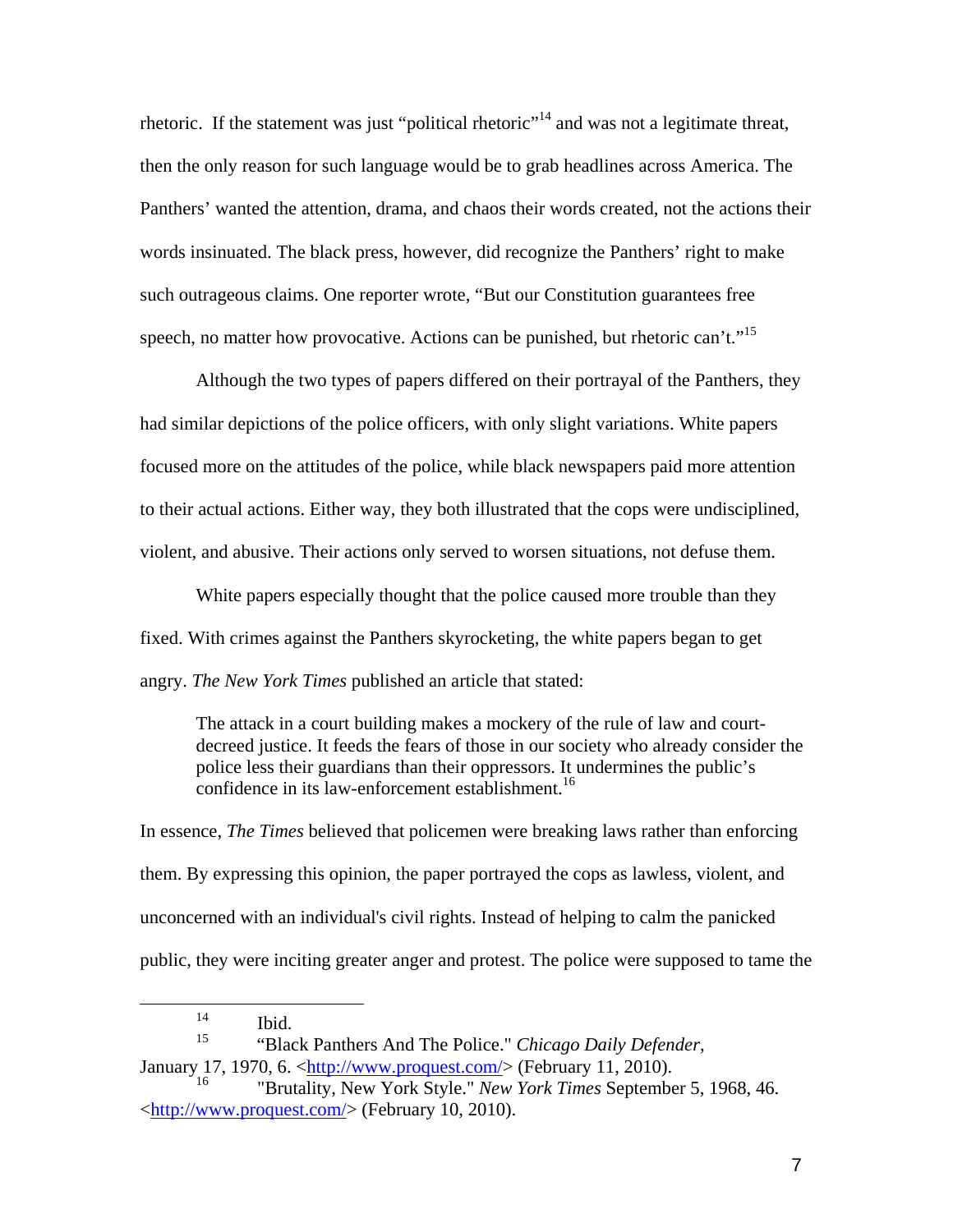Black Panthers while also keeping the public safe and secure. The white press felt that the police were not doing either of their tasks. Instead they made the police appear ineffectual, or perhaps incompetent, in dealing with the Panthers. Not only were they not succeeding in fighting the Black Panthers, but they were also causing panic among the general public. Police ineptitude caused them to be portrayed as "oppressors" rather than "guardians". Police actions only served to exacerbate the tension and violence.

The white papers advanced their idea of policemen as villains by making them seem immature, power hungry, and more dangerous than the Panthers. Having naïve, angry, and ambitious men at the head of the police force was more hazardous then a group of not-so-politically-inclined radicals. In fact, by the time the BPP was at its height, the police had created the Law Enforcement Society, a group similar to the BPP except that their aim was to take the law into their own hands against the Panthers. This group "demands a tough 'law and order"<sup>17</sup> approach in order to defeat the Panthers. In essence, the police turned into what the Black Panthers were supposed to be, and the white papers freely voiced this view. The papers referred to the Law Enforcement Society as "a militant right wing." 18

The police had formed into an even more radical group than the Panthers, whom the press believed, could barely articulate their ideology. An officer was quoted saying, "'Maybe those guys ought to pick their best gunman and we pick ours and then have an old-fashioned shoot-it-out.'"19 This arrogance coupled with their combative tendency

<sup>&</sup>lt;sup>17</sup> Sylvan Fox, "Leary Says Police Reflect Community In a Swing to Right." *New York Times*, September 11, 1968, 1.[<http://www.proquest.com/>](http://www.proquest.com/) (February 8, 2010).

 $\frac{18}{19}$  Ibid.

<sup>19</sup> Sol Stern, "The Call Of the Black Panthers." *New York Times*, August 6, 1967, 186. [<http://www.proquest.com/>](http://www.proquest.com/) (February 3, 2010).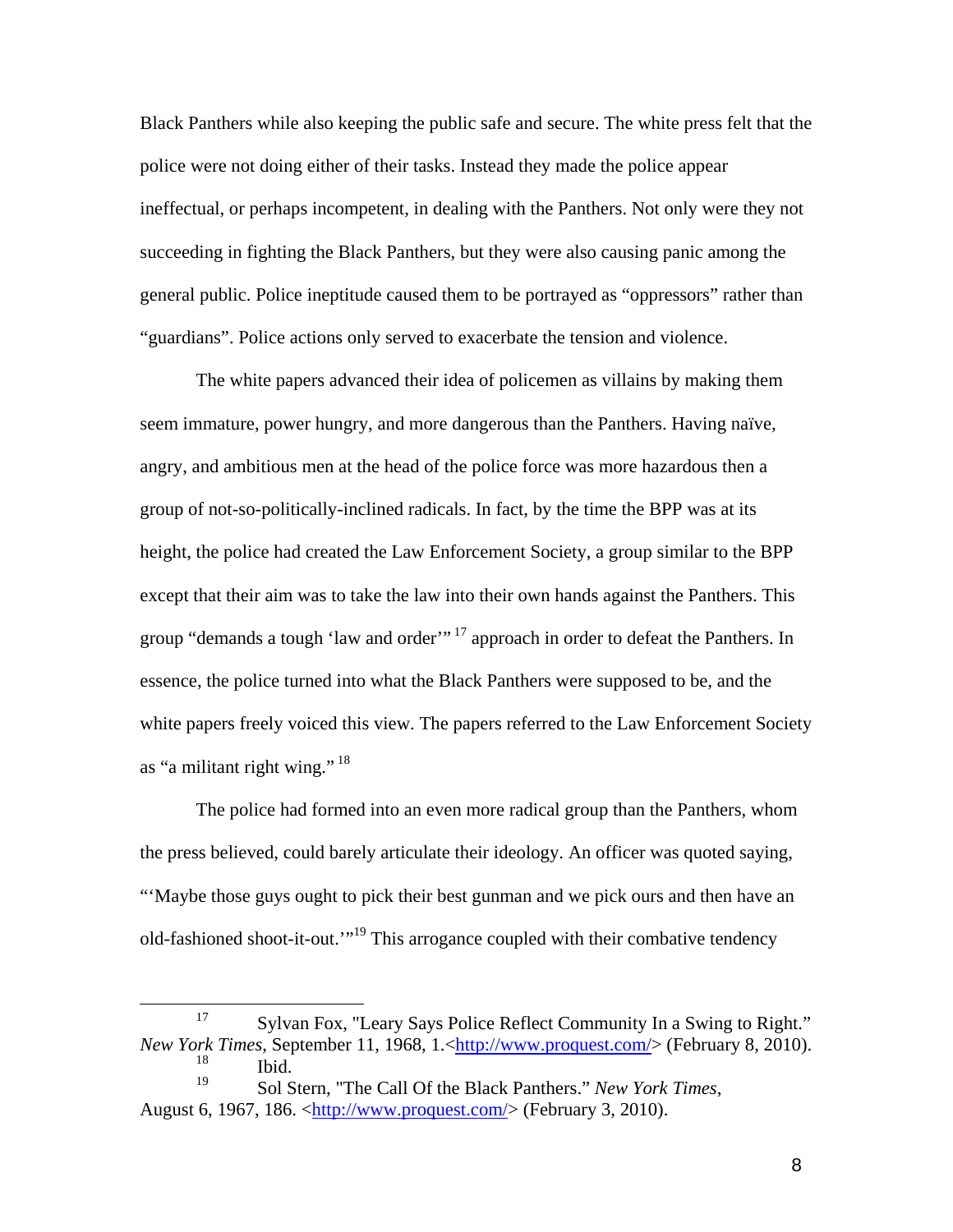made the police look more dangerous when compared to the Black Panthers. They appeared more threatening not only because they could articulate their ideas and goals, but they also had the entire law enforcement system on their side. The police had the training, support, and ammunition to turn rhetoric into action. The Panthers on the other hand, lacked the training, guns, and organization of a real established police authority, thus presenting less of a threat.

The black papers took the white paper's portrayal of the police a step further, making the cops seem not only dangerous, but dishonest bullies. They highlighted instances of police brutality and secretiveness. A reporter, when reporting on a recent shooting between the cops and the Black Panthers, described that, "Within five seconds officers had him on the ground with repeated clubbing, even after the handcuffs were on his wrists. One policeman attempted to shield the scene from a *Sentinel* photographer."<sup>20</sup> Not only was this an instance of police brutality, but it was also an example of the police trying to hide their actions from the general public. The cops continued to beat a helpless civilian even after they had handcuffed him. The reporter made sure to emphasize the fact that this man had no way to fight back. The police would take every advantage, no matter how unfair, to beat and pummel their enemy. This image was one of cruelty and blood thirst; an image that was never given to the Black Panthers.

Not only did the police beat up a civilian, but they attempted to hinder the press from reporting the abuse. Newspaper photographers' camera films were routinely confiscated by the police. In account after account of police raids and brutality film was

<sup>20</sup> Charles Baireuther, "Panther-Police Shootout Brings Mixed Reactions." *Los Angeles Sentinel*, December 11, 1969, A3. [<http://www.proquest.com/>](http://www.proquest.com/) (March 1, 2010).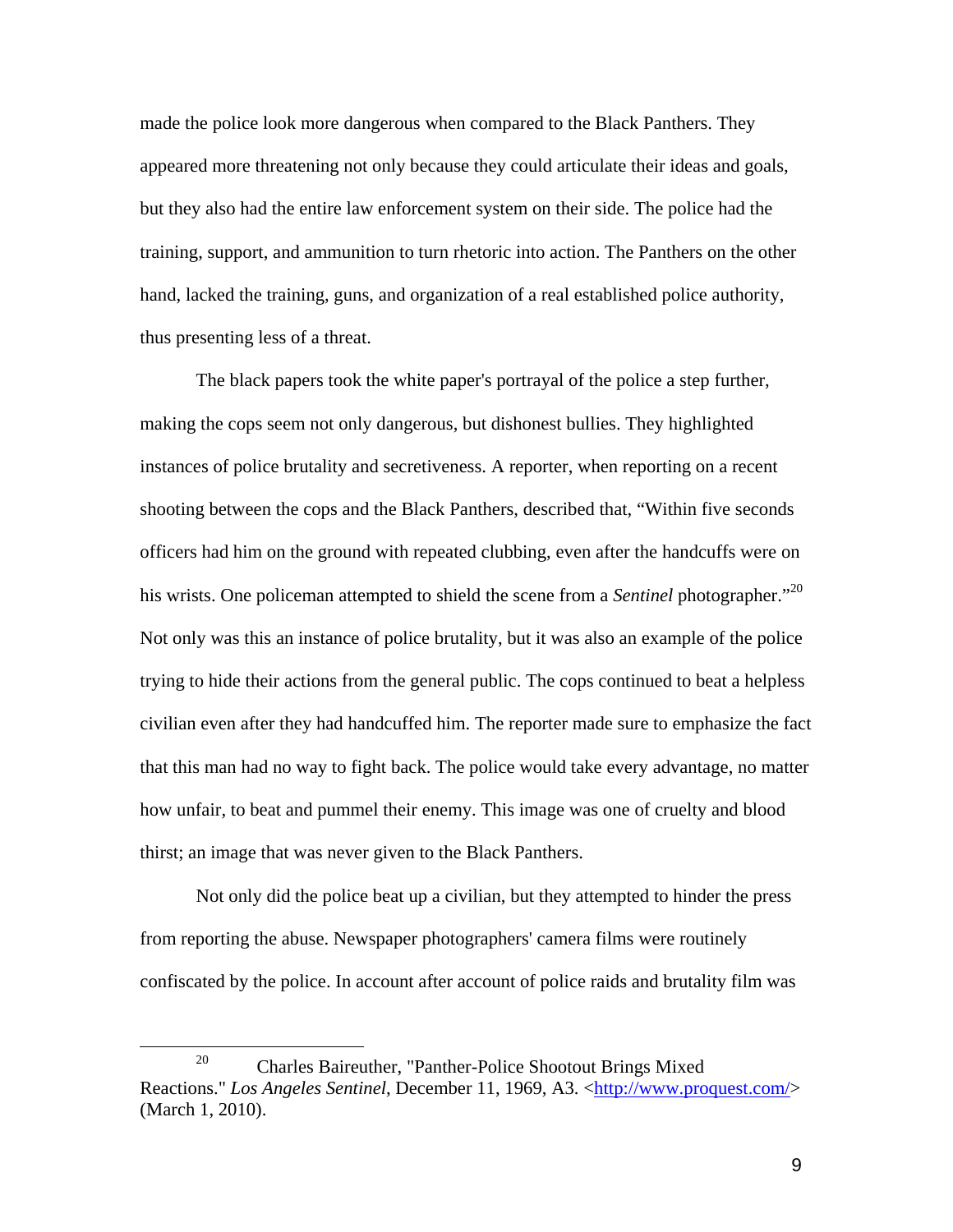confiscated — the very film that would have provided the most damaging evidence against the police. Never in any of these accounts is there any explanation given from the police. It was simply assumed that they took away their film to hide the damage they caused and their brutality towards their victims. The black papers used the confiscation of their film to vilify the police as authoritarian and brutal. They showed that the police wanted to hide their actions, thus demonizing them even more.

Both the white and black press made the police officers look power hungry. A reporter from the *Chicago Defender* wrote, "Policemen can't appoint themselves judges, nor can they summarily dispense justice to those with whom they disagree."<sup>21</sup> This phrase implies that the police overused their power to the point where they were becoming all the different parts of the justice system. It made the police seem like tyrants who could engage in any acts with immunity. It implied the belief that because they enforced the law any actions they took, no matter how reprehensible to a civilized society, were justified. A reporter for *The New York Times* wrote that there was a "dangerously spreading sentiment among policemen here and elsewhere that because they enforce the law they are, somehow, personally, above the law."<sup>22</sup> It is clear that both white and black owned papers shared this belief. They both portrayed the police officers as people who thought that they could not be held responsible for their actions. One reporter wrote, "More and more it is becoming obvious that the real danger in America lies less in radical dissent than in the official lawlessness and official disregard for democratic values and civil

<sup>21</sup> "Black Panthers And The Police." *Chicago Daily Defender*, January 17, 1970, 6.  $\frac{\text{http://www.proquest.com}}{\text{http://www.proquest.com}}$  (February 11, 2010). <sup>22</sup> "Brutality, New York Style." *New York Times* September 5, 1968, 46.

[<sup>&</sup>lt;http://www.proquest.com>](http://www.proquest.com/) (February 10, 2010).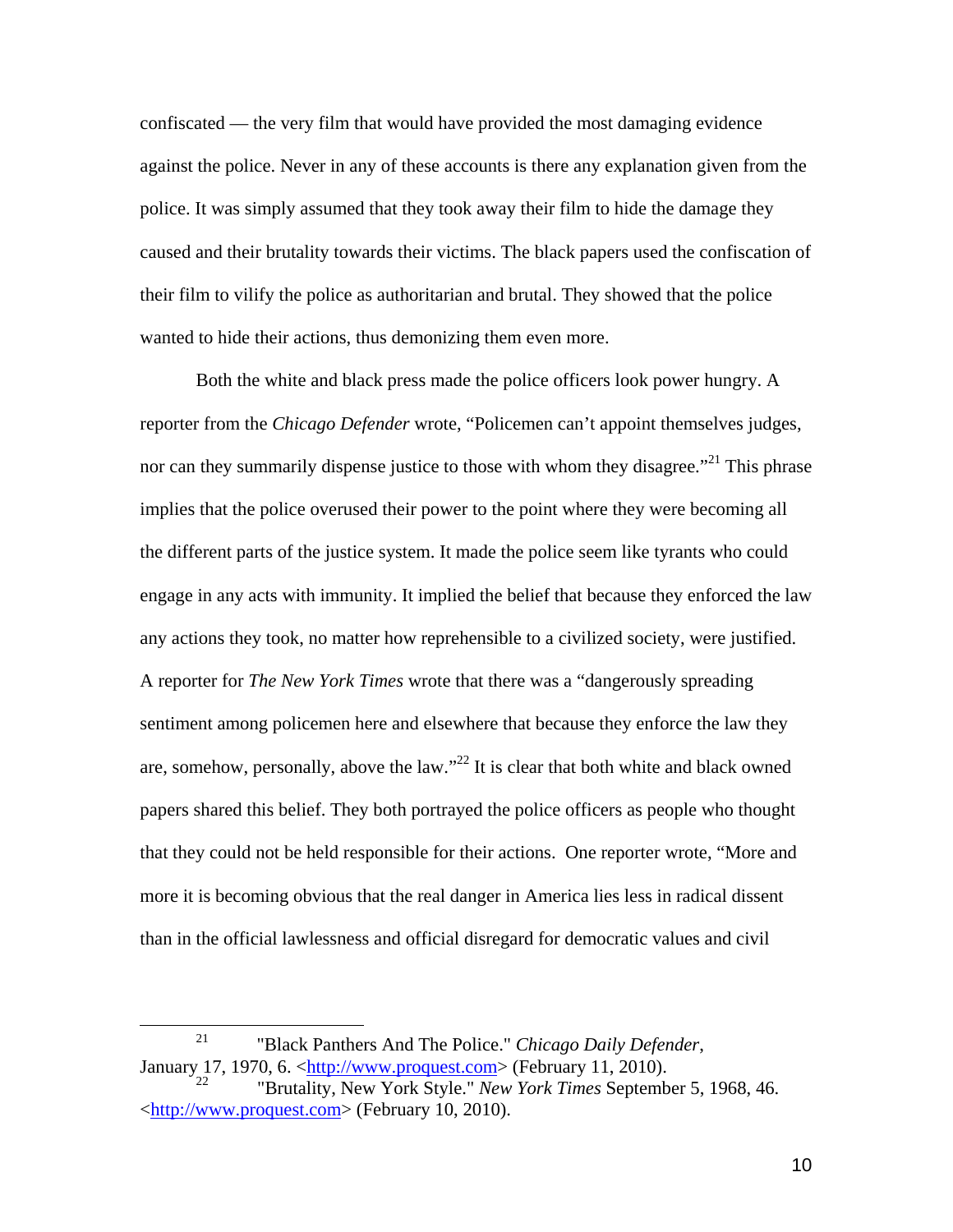liberties."<sup>23</sup> The papers saw the police's need for power and control as the worst part of the situation. The press blamed the police for most of the violence and brutality. They repeatedly reported incidents of police abuse, thus making them seem far more dangerous than the Black Panthers.

White and black newspapers disagreed on their portrayal of the Black Panthers. The white owned papers showed them as simply a mob of men with the desire to belong to something greater than themselves, not to change society. They saw the BPP as only capable of causing physical harm. They showed the party as unable to articulate their ideals. They were far too disorganized and disjointed to represent a threat to society. The black newspapers on the other hand, showed the Panthers as hard working and determined. They also illustrated them as attention seeking, even if what they were fighting for was admirable.

Although race influenced the newspapers' coverage of the BPP, it had no effect on the newspapers' representation of the police. Law enforcement was portrayed in both white and black owned newspapers as more radical and dangerous than the Black Panther Party. The black press highlighted police instances of brutality, cruelty, and secrecy. White newspapers, on the other hand, focused more on how the police abuse was undermining people's confidence in the justice system. Loss of confidence in the justice system would have a far greater impact on society than the Panthers, a disorganized paramilitary group, ever could. Although they went about it in different ways, both the black and the white press came to the conclusion that the police were in fact more radical than the militant organization they opposed.

11

<sup>23</sup> "Black Panthers And The Police." *Chicago Daily Defender*, January 17, 1970, 6. [<http://www.proquest.com>](http://www.proquest.com/) (February 11, 2010).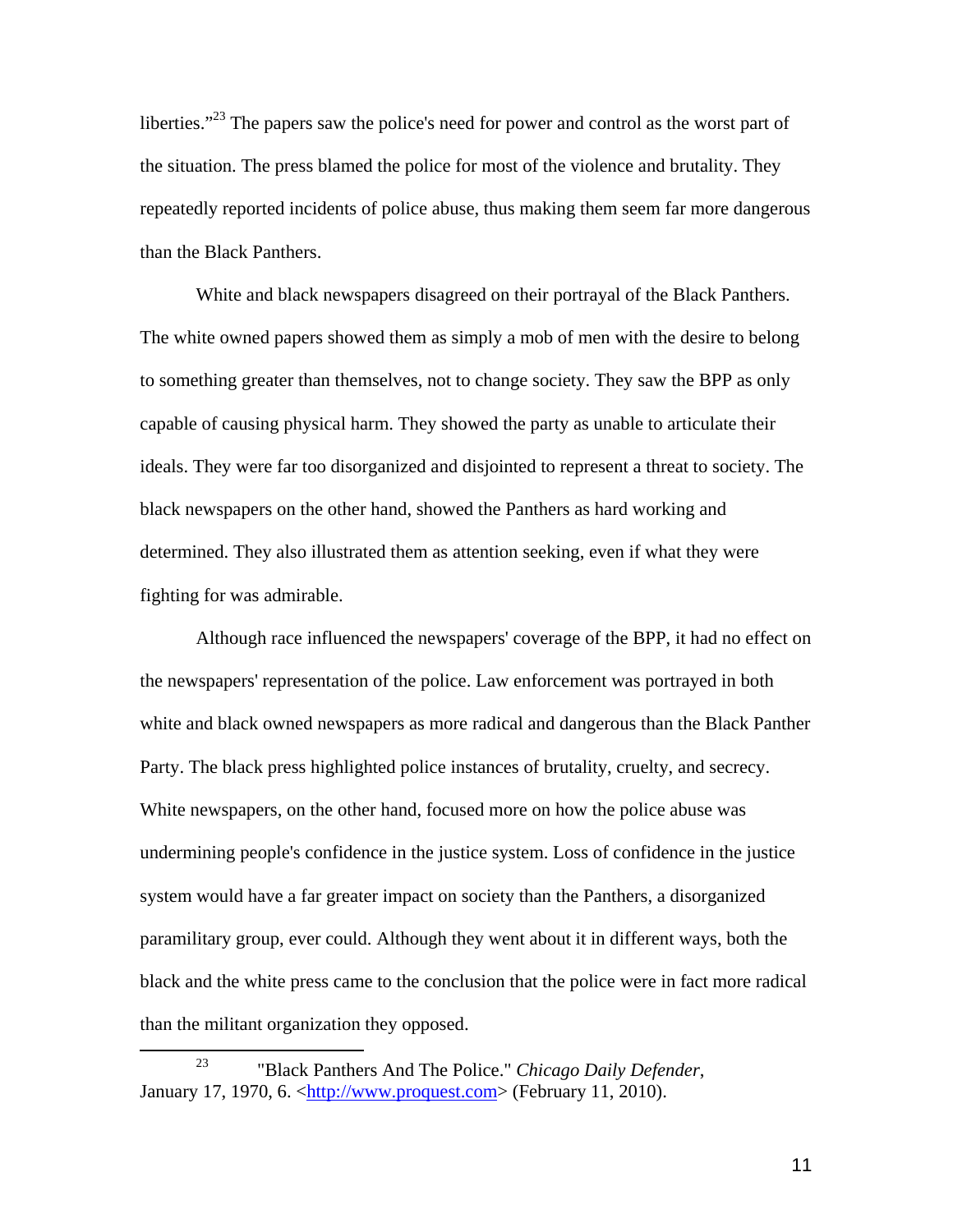## **Bibliography**

## Primary Sources

- "ABC-TV looks at Panthers." *Christian Science Monitor,* April 17, 1970, 4. <http://www.proquest.com/> (accessed March 1, 2010).
- "Black Panthers And The Police." *Chicago Daily Defender*, January 17, 1970, 6. [http://www.proquest.com](http://www.proquest.com/) (accessed February 11, 2010)
- "Black Panthers." *New York Times*, September 15, 1968, E5.<http://www.proquest.com/> (accessed February 8, 2010).
- "Black Panthers gain support." *Christian Science Monitor*, November 18, 1968, 16. <http://www.proquest.com/> (accessed March 1, 2010).
- "Black Panther Killings Open Pandora's Box." *Los Angeles Sentinel*, December 18, 1969, A2. [http://www.proquest.com/.](http://www.proquest.com/) (accessed March 1, 2010).
- "Black Panther Patrol Eyes Cops." Chicago Daily, October 31, 1966, 8. <http://www.proquest.com/> (accessed February 20, 2010).
- "Black Panthers*.*" *Christian Science Monitor*, January 13, 1969, 7. <http://www.proquest.com/> (accessed February 16, 2010).
- "Brutality, New York Style." *New York Times*, September 5, 1968, 46. <http://www.proquest.com/> (accessed February 10, 2010).
- "Central Avenue, Surrounding Area 'No Man's Land' As Police Raiders Lay Siege to Panther Headquarters." *Los Angeles Sentinel*, December 11, 1969, A1. <http://www.proquest.com/> (accessed March 1, 2010).
- "Clever Lecture Given By Hayden." *New York Times*, January 12, 1969, 41. <http://www.proquest.com/> (accessed Februrary 8, 2010).
- "Ex-Black Panther tells of arms, extortion, campus action." *Christian Science Monitor* June 23, 1969, 3. <http://www.proquest.com/> (accessed February 16, 2010).
- "Indignation at Panther shooting welds black community." *Christian Science Monitor*, December 17, 1969, 5. <http://www.proquest.com/> (accessed March 1, 2010).
- "It started with Eldridge Cleaver." *New York Times*, November 15, 1970, BR6. <http://www.proquest.com/> (accessed February 20, 2010).
- "Leary Says Police Reflect Community In a Swing to Right." *New York Times*, September 11, 1968, 1. [http://www.proquest.com](http://www.proquest.com/) (accessed February 8, 2010).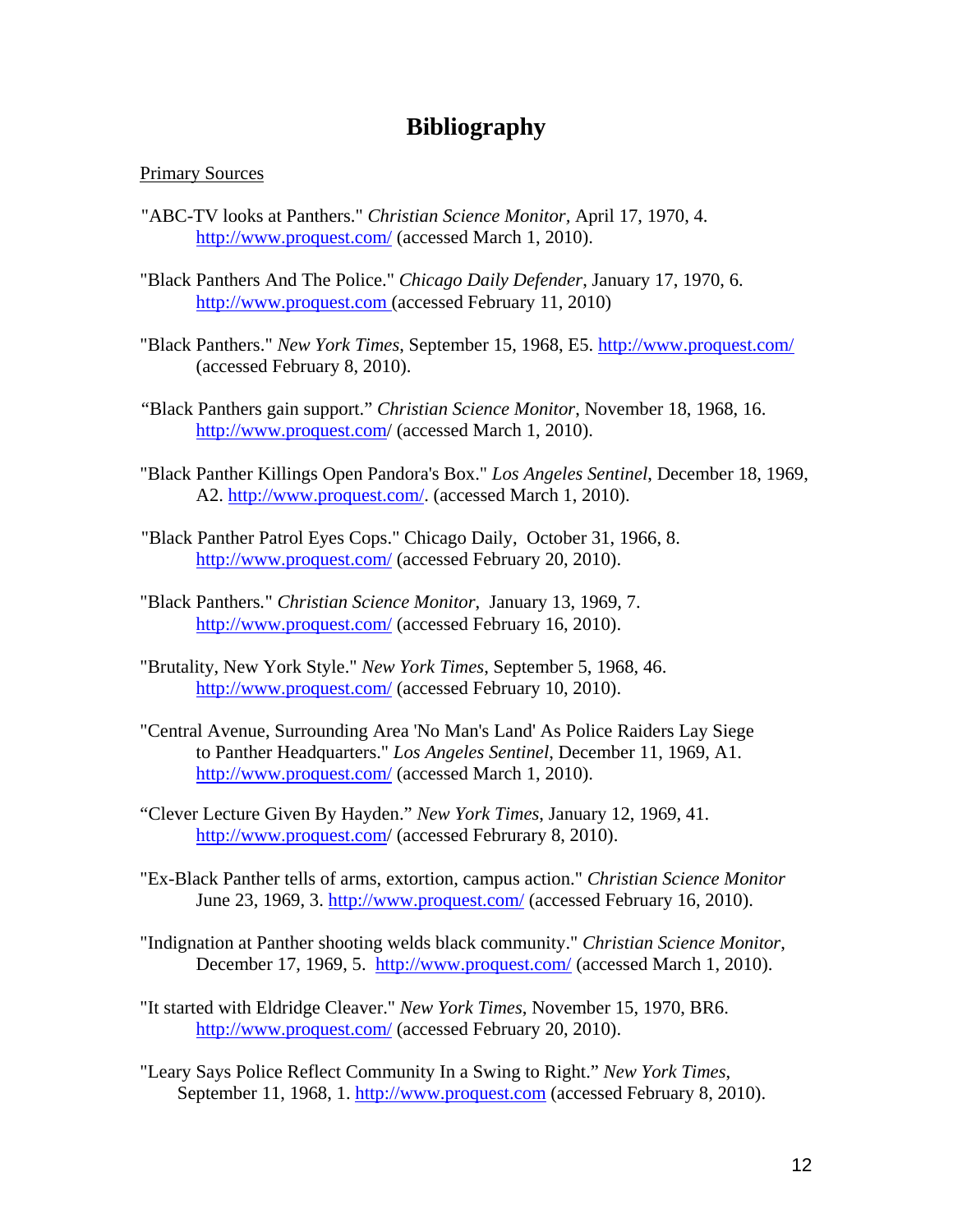- "More blacks head for Congress." *Christian Science Monitor*, December 23, 1969, 1. [http://www.proquest.com](http://www.proquest.com/) (accessed March 1, 2010).
- "Negro militants aroused." *Christian Science Monitor*, July 27, 1968, 3. [http://www.proquest.com](http://www.proquest.com/) (accessed March 1, 2010).
- "New York Vigilantes." *Chicago Daily Defender* October 19, 1968, 12. [http://www.proquest.com](http://www.proquest.com/) (accessed February 11, 2010).
- "Panther Charged in Nixon Threat." New York Times, December 4, 1969, 37. [http://www.proquest.com](http://www.proquest.com/) (accessed February 20, 2010).
- "Panther Denies 'Arsenal' Charge." Chicago Daily Defender, December 30, 1969, 5. [http://www.proquest.com](http://www.proquest.com/) (accessed February 11, 2010).
- "Panther-Police Shootout Brings Mixed Reactions." *Los Angeles Sentinel*, December 11, 1969, A3. [http://www.proquest.com.](http://www.proquest.com/) (accessed March 1, 2010).
- "The Panthers: An African's View." *New York Times*, October 2, 1970, 34. [http://www.proquest.com](http://www.proquest.com/) (accessed February 20, 2010).
- "Seale's Book Is 'Jolting'." *Chicago Daily Defender*, June 6, 1970, 32. [http://www.proquest.com](http://www.proquest.com/) (accessed February 11, 2010).
- "'Someone ... is firing at us'." *The Christian Science Monitor*, December 8, 1969, 7. [http://www.proquest.com](http://www.proquest.com/) (accessed March 1, 2010).
- "The Story of Snick." *The New York Times*, September 25, 1966, 186. [http://www.proquest.com.](http://www.proquest.com/) (accessed February 8, 2010).
- "Will They Tell The Truth?" *Chicago Daily Defender*, December 23, 1969, 13. <http://proquest.com/> (accessed February 11, 2010).
- "Vigilante Police." *Chicago Daily Defender,* January 22, 1969, 15. [http://www.proquest.com](http://www.proquest.com/) (accessed February 11, 2010).

## Secondary Sources

- Harris, Jessica Christina. "Revolutionary Black Nationalism: The Black Panther Party." *The Journal of Negro History*, 2000. <http://www.jstor.org>
- Jones, Charles E. "The Political Repression of the Black Panther Party 1966- 1971: The Case of the Oakland Bay Area." *Journal of Black Studies*, June 1988. <http://www.jstor.org>